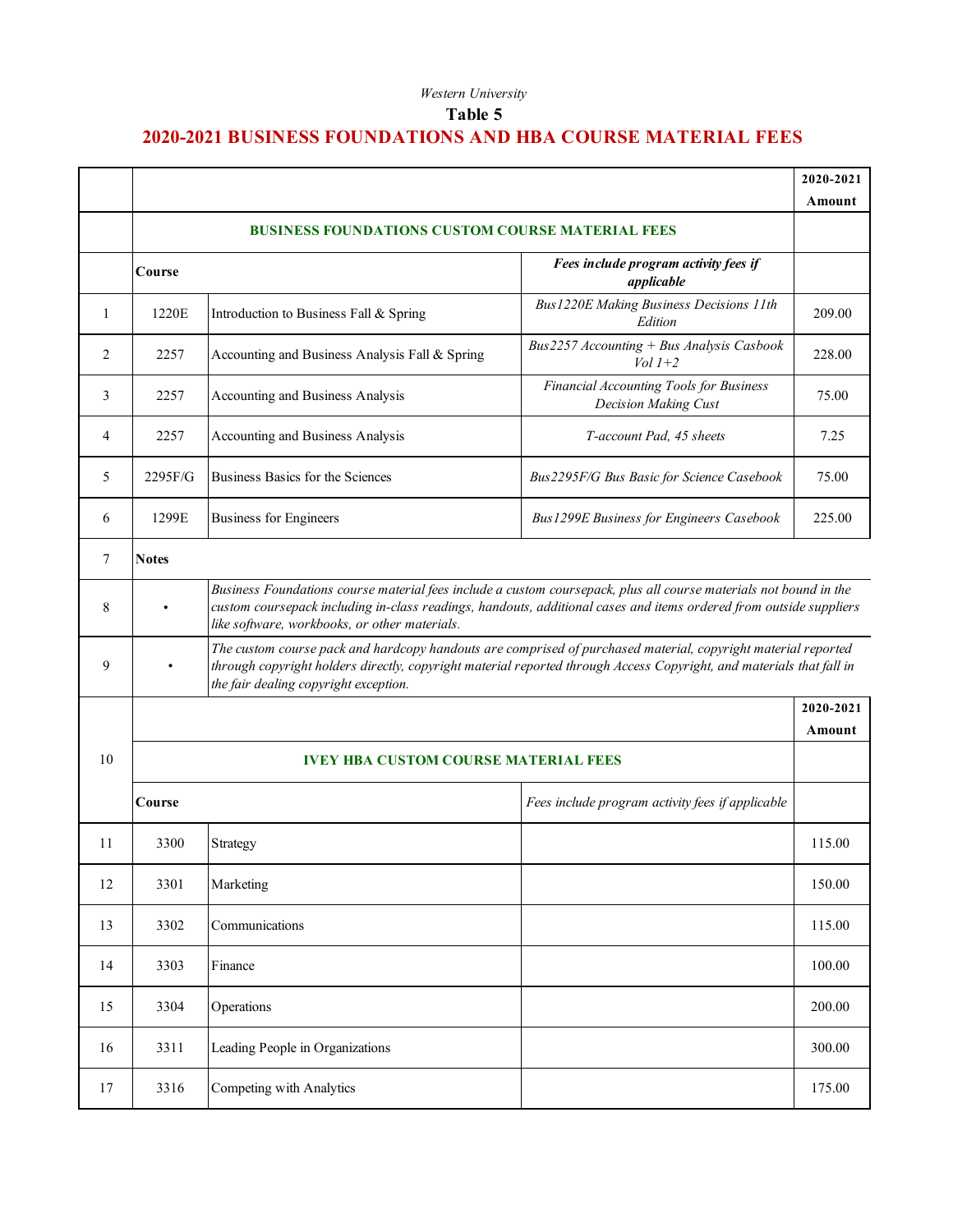| 18 | 3321             | Financial Analysis                          |  | 110.00 |
|----|------------------|---------------------------------------------|--|--------|
| 19 | 3322             | Leveraging Information Technology           |  | 150.00 |
| 20 | 3323             | Learning Through Action                     |  | 75.00  |
| 21 | <b>Electives</b> |                                             |  |        |
| 22 | 4402             | Communications and Society                  |  | 35.00  |
| 23 | 4408             | Cross-Cultural Management                   |  | 85.00  |
| 24 | 4413             | Derivatives                                 |  | 65.00  |
| 25 | 4417             | Corporate Financial Reporting               |  | 200.00 |
| 26 | 4421             | <b>Business to Business Marketing</b>       |  | 160.00 |
| 27 | 4427             | Advanced Corporate Financial Reporting      |  | 65.00  |
| 28 | 4431             | Consumer Marketing: Advertising & Promotion |  | 140.00 |
| 29 | 4433             | Portfolio Management                        |  | 125.00 |
| 30 | 4434             | Management of Services                      |  | 140.00 |
| 31 | 4439             | <b>Entrepreneurial Finance</b>              |  | 100.00 |
| 32 | 4441             | <b>Entrepreneurial Marketing</b>            |  | 150.00 |
| 33 | 4443             | Value Investing                             |  | 110.00 |
| 34 | 4454             | <b>Operations Strategy</b>                  |  | 125.00 |
| 35 | 4458             | Leading Change                              |  | 210.00 |
| 36 | 4461             | <b>Strategic Market Planning</b>            |  | 130.00 |
| 37 | 4468             | Interpersonal Negotiations                  |  | 100.00 |
| 38 | 4469             | Competing with Analytics                    |  | 100.00 |
| 39 | 4477             | Corporate Financial Reporting II            |  | 70.00  |
| 40 | 4479             | <b>Taxation for Managers</b>                |  | 65.00  |
| 41 | 4480             | Global Strategy                             |  | 150.00 |
| 42 | 4486             | Financial Models                            |  | 100.00 |
| 43 | 4489             | Management of Professional Service Firms    |  | 125.00 |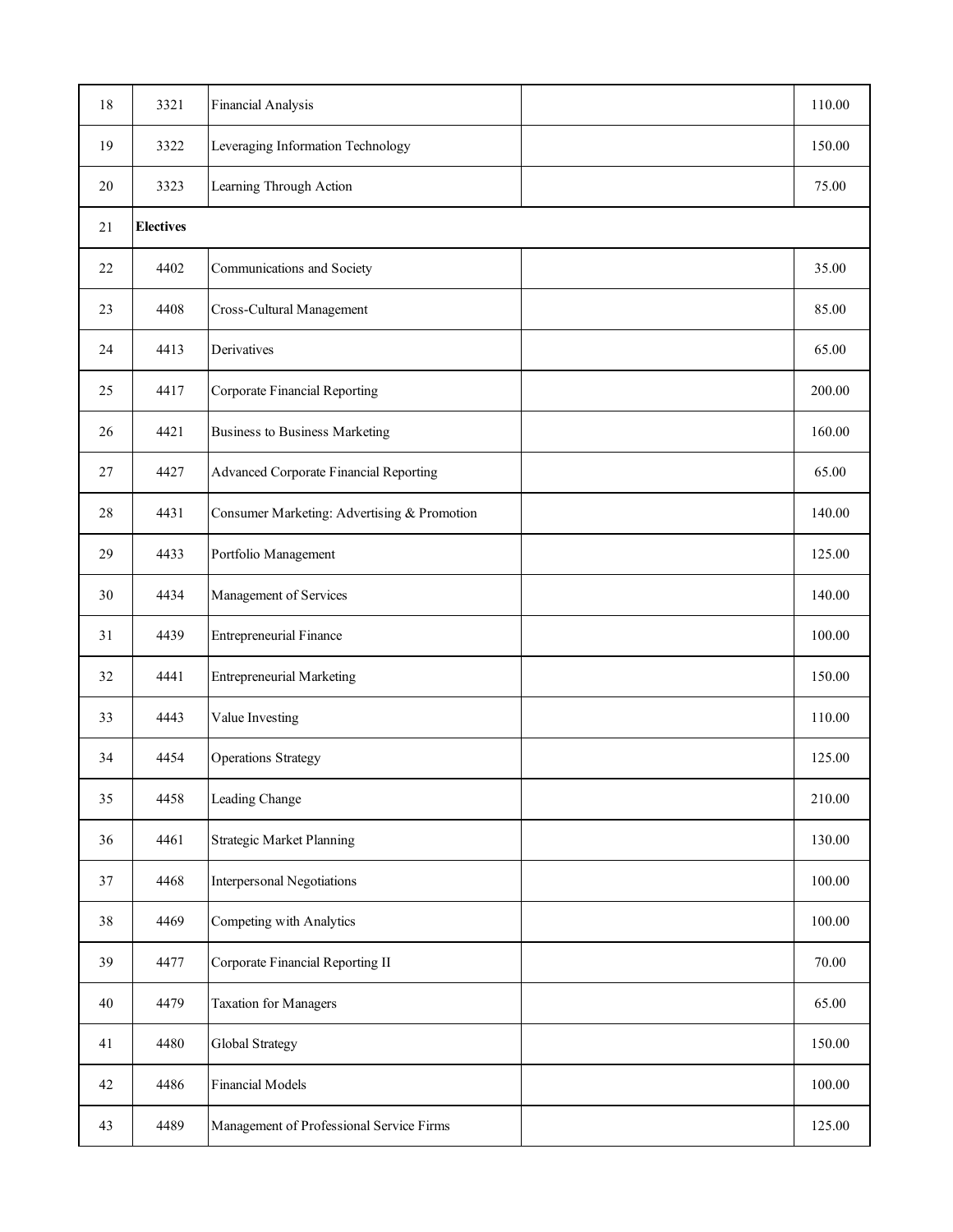| 44 | 4500 | Learning from Leaders                          | 80.00  |
|----|------|------------------------------------------------|--------|
| 45 | 4503 | Leadership and Communication                   | 50.00  |
| 46 | 4505 | Global Environment of Business                 | 60.00  |
| 47 | 4517 | End User Modelling                             | 85.00  |
| 48 | 4518 | Project Management                             | 150.00 |
| 49 | 4525 | Service Learning in Africa                     | 110.00 |
| 50 | 4530 | Competition & Competitor Analysis              | 150.00 |
| 51 | 4535 | Integrating & Implementing Marketing Decisions | 150.00 |
| 52 | 4539 | C&S Business Sustainability                    | 110.00 |
| 53 | 4547 | Health Sector Leadership                       | 125.00 |
| 54 | 4553 | Social Enterprise                              | 135.00 |
| 55 | 4554 | Private Equity                                 | 150.00 |
| 56 | 4557 | C&S - Business, Government and Globalization   | 100.00 |
| 57 | 4558 | New Venture Creation                           | 150.00 |
| 58 | 4559 | Raising Capital in Financial Markets           | 130.00 |
| 59 | 4564 | Design Driven Innovation                       | 150.00 |
| 60 | 4566 | Managing High Growth Companies                 | 100.00 |
| 61 | 4567 | <b>Investment Management</b>                   | 125.00 |
| 62 | 4569 | Ivey Client Field Project (ICFP)               | 25.00  |
| 63 | 4571 | Leadership Under Fire - Developing Character   | 450.00 |
| 64 | 4574 | Mergers and Acquisitions                       | 125.00 |
| 65 | 4580 | Reputation Management                          | 90.00  |
| 66 | 4588 | C&S Sustainable Finance                        | 125.00 |
| 67 | 4591 | <b>Business Markets</b>                        | 150.00 |
| 68 | 4592 | Sports and Entertainment Marketing             | 125.00 |
| 69 | 4607 | Microeconomics for Managers                    | 200.00 |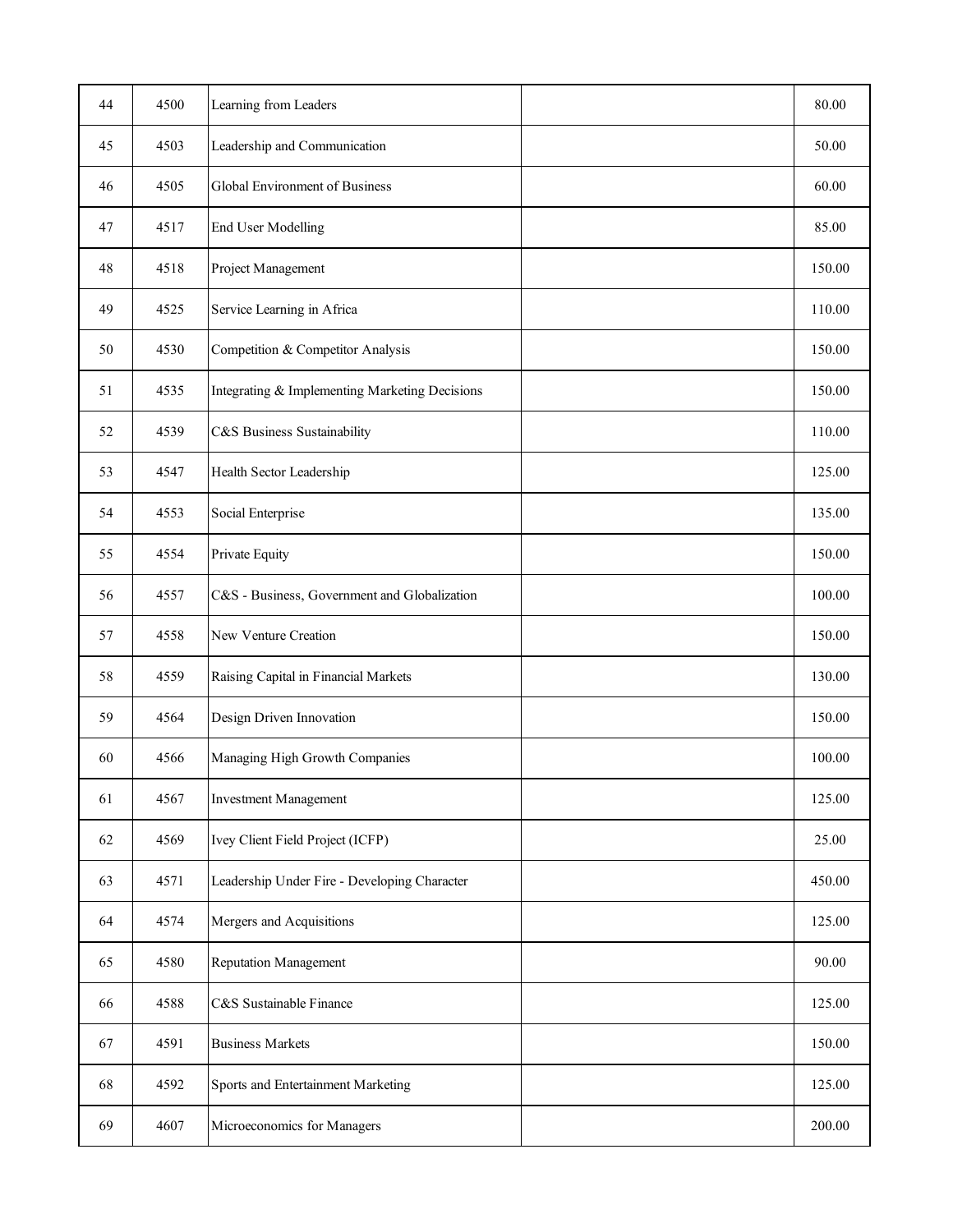| 70 | 4610                                                             | Leading Family Firms                                          |                         | 50.00  |
|----|------------------------------------------------------------------|---------------------------------------------------------------|-------------------------|--------|
| 71 | 4611                                                             | Start Ups                                                     |                         | 100.00 |
| 72 | 4614                                                             | Social Media, Analytics and Digital Marketing                 |                         | 150.00 |
| 73 | 4616                                                             | Innovation, Entrepreneurship and Economic Growth in<br>Israel |                         | 100.00 |
| 74 | 4619                                                             | The Performing Leader                                         |                         | 100.00 |
| 75 | 4620                                                             | <b>Impact Assessment</b>                                      |                         | 150.00 |
| 76 | 4621                                                             | Design and Technology Management                              |                         | 175.00 |
| 77 | 4623                                                             | International Collaborative Arrangements                      |                         | 150.00 |
| 78 | 4625                                                             | Developing More Sustainable Supply Chain                      |                         | 175.00 |
| 79 |                                                                  | Managerial Accounting & Control                               |                         | 150.00 |
| 80 |                                                                  | Fintech Disruption of Banking                                 |                         | 125.00 |
| 81 |                                                                  | Introductory Data Science                                     |                         | 100.00 |
| 82 | Note: Courses may change depending on enrollment for Winter Term |                                                               |                         |        |
| 83 | <b>Program Activity Fees</b>                                     |                                                               |                         |        |
| 84 | 3302                                                             | Communications                                                | Improv Workshop         | 10.00  |
| 85 | 3302                                                             | Communications                                                | <b>Supporting Roles</b> | 10.00  |
| 86 | 3304                                                             | Operations - Operations in various organizations              | Field Trip              | 30.00  |
| 87 | 3311                                                             | Leading People in Organizations: Team Building<br>Exercise    | Field Trip              | 60.00  |
| 88 | 3311                                                             | Leading People in Organizations: Team Building<br>Exercise    | Transportation          | 10.00  |
| 89 | 3311                                                             | Leading People - Supporting Roles Workshop Role-<br>play      | Commitment Workshop     | 40.00  |
| 90 | 4535                                                             | <b>SABRE</b>                                                  | Simulation              | 70.00  |
| 91 | 4433                                                             | <b>Stock Track Simulation</b>                                 | Simulation              | 25.00  |
| 92 | 4535                                                             | Simulation                                                    | Simulation              | 65.00  |
| 93 | 4441                                                             | <b>Entrepreneurial Marketing Simulation</b>                   | Simulation              | 30.00  |
| 94 | <b>Notes</b>                                                     |                                                               |                         |        |